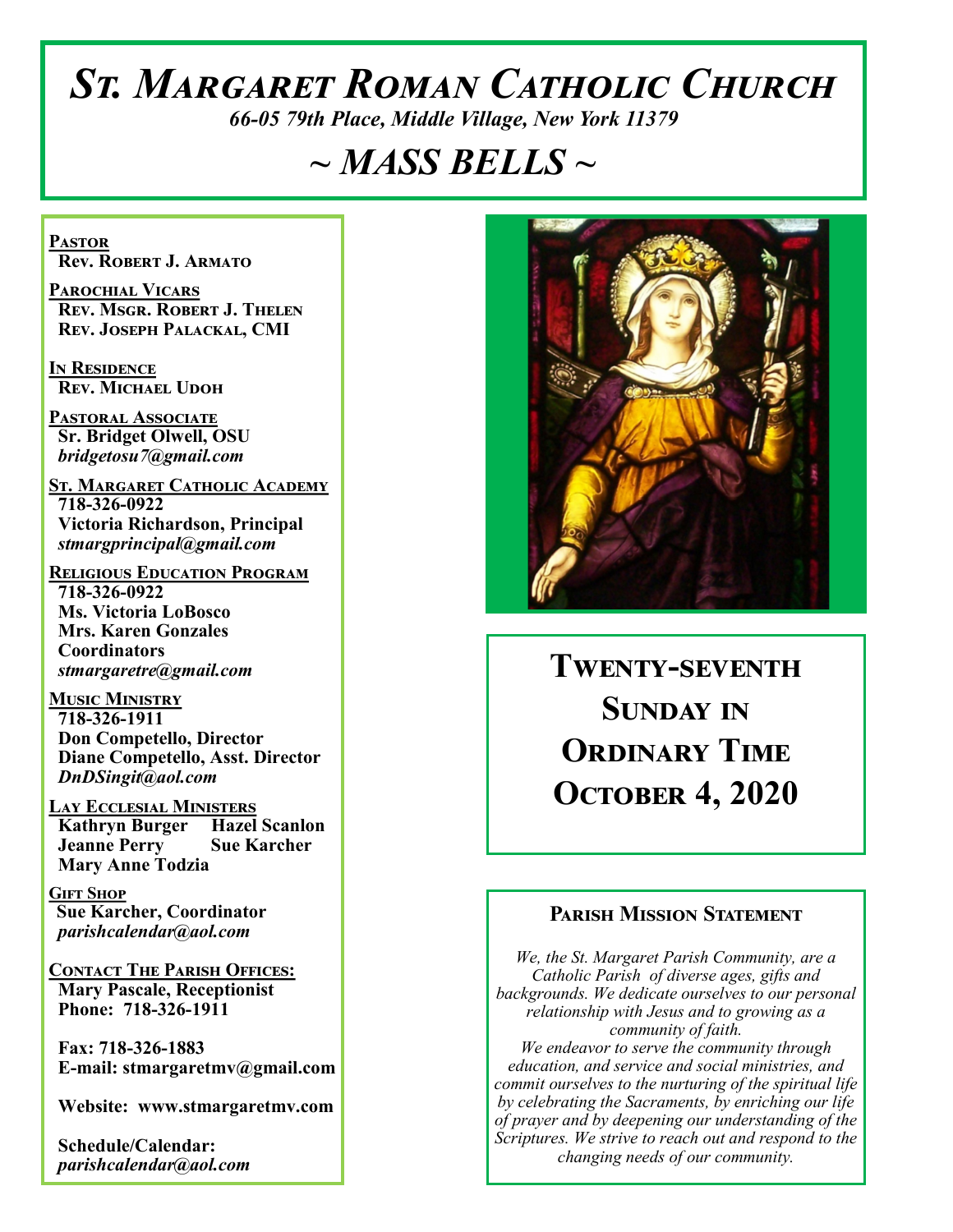# *MASSES FOR THE WEEK*

| SUN.                                     | <b>OCTOBER 4 - TWENTY-SEVENTH</b><br><b>SUNDAY IN ORDINARY TIME</b>                                                                                   |
|------------------------------------------|-------------------------------------------------------------------------------------------------------------------------------------------------------|
| 7:30<br>9:00                             | The Kunzinger & Scaturro Families<br>Il Popolo della Parrocchia/Geraldine<br>Ciaccio/ Philip, Leonardo e Maria Curatolo/<br>Mario DiGangi/            |
| 10:30<br><b>NOON</b><br>2:30PM<br>5:00PM | <b>Breege Reilly</b><br>Fire Lt. Kevin J. & William Pfeifer<br><b>Wedding:</b> Keith Gordon and Alyssa Halwick<br><b>Carl Dokter</b>                  |
| MON.                                     | <b>OCTOBER 5 - BLESSED FRANCIS</b>                                                                                                                    |
| 7:00<br>9:00                             | <b>XAVIER SEELOS</b><br><b>Purgatorial Society</b><br><b>Richard Miskiewicz</b>                                                                       |
| TUE.                                     | <b>OCTOBER 6 - ST. BRUNO AND</b><br><b>BLESSED MARIE ROSE DUROCHER</b>                                                                                |
| 7:00<br>9:00                             | Joseph Sparacio<br><b>Theresa Becktold</b>                                                                                                            |
| WED.<br>7:00<br>9:00                     | <b>OCTOBER 7 - OUR LADY OF THE ROSARY</b><br><b>Anne Baird</b><br>Ella Genna                                                                          |
| THU.<br>7:00<br>9:00                     | <b>OCTOBER 8 - WEEKDAY</b><br>Regina Gockley<br>Anita Wunsch                                                                                          |
| FRI.                                     | <b>OCTOBER 9 - ST. DENIS AND</b><br><b>ST. JOHN LEONARDI</b>                                                                                          |
| 7:00<br>9:00                             | Ruth O'Hehir (BIRTH)<br>Jim & Rita Minogue                                                                                                            |
| SAT.<br>9:00                             | <b>OCTOBER 10 - WEEKDAY</b><br><b>Collective: Deceased Priests of the</b><br>Brooklyn and Rockville Centre Dioceses/                                  |
| 11:45                                    | Marie DeSabato/<br>Memorial Mass: Scott G. White, Caterina<br>D'Anna, David J. Sheeran, Rosario Bonanno,<br>Antonina Biondo, Marie C. Hellmann, Erika |
| 3:00PM                                   | Muhsen, Catherine Rogers,<br>Wedding: Brian Yabindranauth and<br>Christina Auriemmo                                                                   |
| 5:00PM                                   | Michael Putillo                                                                                                                                       |
| SUN.                                     | <b>OCTOBER 11 - TWENTY-EIGHTH SUNDAY</b><br>IN ORDINARY TIME                                                                                          |
| 7:30<br>9:00                             | Joseph Schkufza<br>Maria Martello/Vincenza, Mariano e Salvatore<br>Palmeri/                                                                           |
| 10:30<br><b>NOON</b>                     | People of the Parish<br>Janet Caracci                                                                                                                 |

5:00PM Edward & Nellie (Malone) Tolles



**THE RECTORY WILL BE CLOSED ON MONDAY, OCTOBER 12, IN OBSERVANCE OF COLUMBUS DAY MASS IS AT 9:00AM ONLY**

# **PARISH INFORMATION**

# **Rectory Office Hours**

**Monday - Friday - 9am to Noon and 1pm to 5pm Saturday - by appointment Sunday - closed**

**CONFESSIONS** - Saturday, 4:00-4:45pm in the church.

**NOVENA** to Our Lady of the Miraculous Medal Mondays after the 9am Mass.

# **THE ROSARY AND DIVINE MERCY**

devotion are prayed every morning in the church at 8:30am.

**BAPTISMS** take place on the 1st and 3rd Sunday of each month, at 1:30pm and 2:30pm. Please call the rectory for an appointment and to register your child.

**WEDDINGS MUST** be scheduled at least six months in advance by appointment with a priest or a deacon. Please call the rectory office. For marriage preparation information visit www.pre-cana.org.

**THE ENGLISH CHOIR** rehearses on Tuesday, at 7 pm in the Church. Tenors and baritones needed! **SUSPENDED**

**IL CORO ITALIANO** prattica ogni Domenica prima della Messa Italiana. **SUSPENDED**

**THE YOUTH CHOIR** rehearses on Monday, from 6-7 pm in the Church. For more info, DnDsingit@aol.com **SUSPENDED**

**BOY SCOUT TROOP #119** meets on Tuesdays from 7:15-9 pm in the Parish Hall. New members are welcome, age 10 1/2 & up. Call Mr. Krzewski, 718-894-4099. **SUSPENDED**

**CUB PACK #119** meets on Mondays from 7-8:30 pm in the Parish Hall. New members welcome, age 6 to 10-1/2. Call Mr. Krzewski, 718-894-4099. **SUSPENDED**

**SENIOR CITIZENS** meet every Wednesday at 12 Noon in the Parish Center. **SUSPENDED**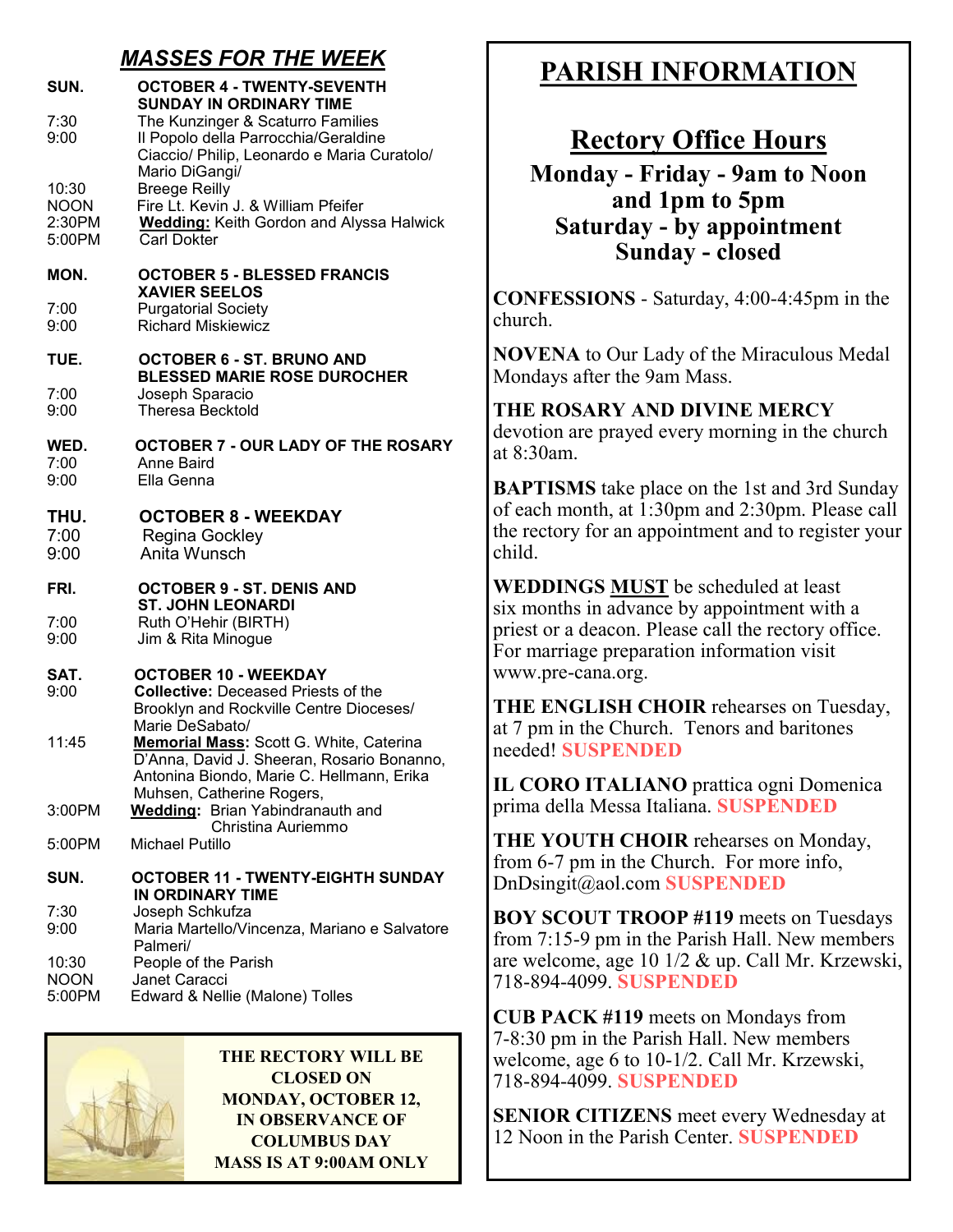# PLEASE PRAY FOR OUR SICK

Connie Faccibene, Linda Frazier, Cari Ann Falk-LoBello, Glen Falk, Ronald Frazier, Robert Sabini, Lee Falk, McKinley Kelleher, Sean Harrison, Justin James Quirke, Elizabeth Ott, Mary Harrison, Gloria Mojica, Gloria Pemaj, Allen McConville, Jack Marchindiondo, The Scaturro Family, Louis Pittelli, Louis Pittelli, James Graff, Immaculate Marge D'Elia, Jim O'Friscoll, Mary Rigovich, Matteo Sabini, Bob Biolsi, The Mojica Family, Msgr. Leonard Badia, Matthew Zender, Joseph & Mary Augustine, Anthony Pittelli, Josephine Hartnett, Karen Schaefer, Jill Archbold, Fr. Paul Weirichs CP, Hannah Lehman, Daniel Wilson, John Austin Bryzgornia, Dave Kazmier, John Nogiewich, Tim Rooney, Frank Ciccone, Cindy (Peli) Heege, Dr. Ajay Lodha, Dr. Vincent P. Rappa, Charlie Krzewski, Helga Zender, Deacon John DeBiase, Tom Haubert, John Miller, Cathie Greulich, Sr. Mary James Fox, Edward Pandolfo, Paul Colangelo,

*The names will remain for 3 months, please call 718-326-1911 and ask for continued prayers.*

# **Prayer Requests**

**Pray for vocations to the Priesthood and Religious Life.** 

**Pray for first responders and medical personnel.**

**Please pray for our men and women from our Parish serving in the defense of our country: Lt. Col. Thomas Frohnhoefer Sgt. Robert A. Domenici** 



# *WE RECALL OUR BELOVED DECEASED*

*Especially:*

*Catherine Rogers, Giovanni Naccarelli,* 

*May they rest in Christ's Peace!*

# **MEMORIALS**

# *WINE & HOST THIS WEEK*

*are offered in memory of Santa Maria Barbarino at the request of Phyllis Clausen.* 

# *Congratulations*

*to our Academy children who received the Sacrament of First Holy Communion on October 3, 2020*



# **TODAY'S READINGS**

 *Twenty-seventh Sunday in Ordinary Time*

Is 5:1-7 Ps 80:9, 12, 13-16, 19-20 Phil 4:6-9 Mt 33-43

# **READINGS FOR THE WEEK**

Monday: Gal 1:6-12 Ps 111:1b-2, 7-10c Lk 10:25-37 Tuesday: Gal 1:13-24 Ps 139:1b-3, 13-14ab, 14c-15 Lk 10:38-42 Wednesday: Gal 2:1-2, 7-14 Ps 117:1bc, 2 Lk 11:1-4 Thursday: Gal 3:1-5 Lk 1:69-70, 71-75 Lk  $11:5-13$  Friday: Gal 3:7-14 Ps 111:1b-2, 3-6 Lk 11:15-26 Saturday: Gal 3:22-29 Ps 105:2-7 Lk 11:27-28 Sunday: Is 25:6-10a Ps 23:1-3a, 3b-6 Phil 4:12-14, 19-20 Mt 22:1-14 or Mt 22:1-10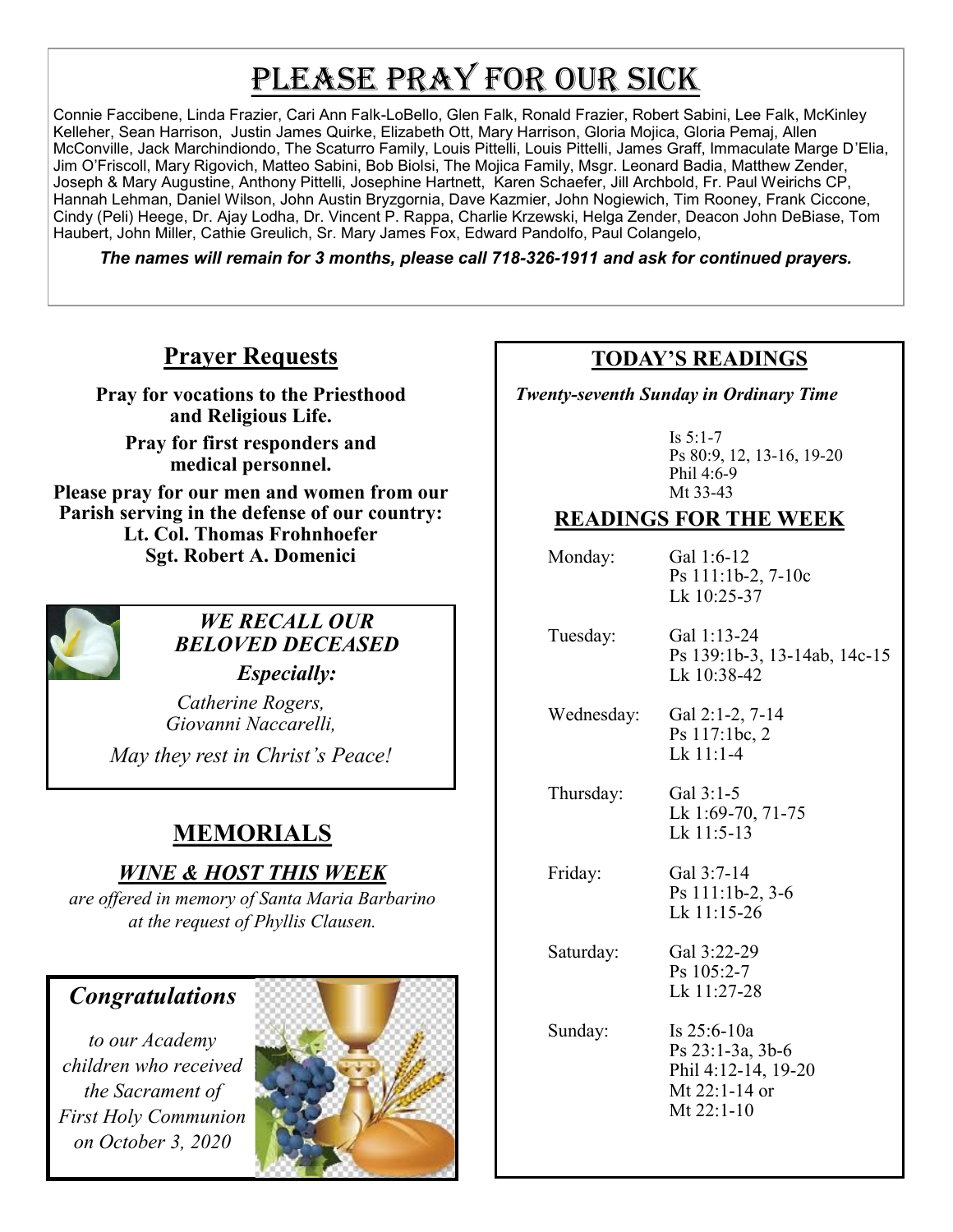### *From the Pastor's Desk:*

# *"The Vineyard and the Harvest"*

 Years ago, when I was a boy growing up on the other side of Juniper, many of the neighbors had grape arbors in their back or side yards. They were mainly concord grapes, a little tart for plucking and eating off the stem but suitable for making jam. (Families that made wine bought special types of grapes by the case from suppliers.) For the most part, we kids used the homegrown grapes as ammo for our version of juvenile "war games", much to the displeasure and consternation of our elders, who had tended the vines carefully all through the growing season.

While most of the arbors have disappeared, some can be found yet here and there throughout our neighborhood today. They still require much work and attention, from the proper trimming of the branches and shoots in the spring, to the feeding and watering, to protecting the maturing grapes from the depredations of insects (and kids like by buddies and me), to, hopefully, harvesting a good crop in the end. The last thing that a grower wants to see is no produce on the vines.

 Today's Scriptures continue the imagery of the vineyard that we've seen the last few weeks. In ancient times, the Kingdom of God, represented by the People of Israel, also was referred to as the "Vineyard of the Lord". Established upon the Covenants, God had tended it carefully for centuries through the guidance of His prophets, some of whom were ignored while others were persecuted. Despite God's efforts, the human response, or lack thereof, produced the wrong fruit. Even after sending His Son at last, the results were appalling. Hence, Christ gave notice to the religious leaders of His time that the Vineyard, i.e., the Kingdom of God, would be taken away from them and given to others. Those "others" are the Church that He founded and which is called to continue His mission today.

 You and I here in Middle Village have been placed as workers in our little corner of the Father's Vineyard, the Kingdom of Heaven here on earth. We, too, are to cultivate it by the way that we live our lives, so as to produce the fruit of good works: our faith expressed in acts of love and compassion, of mercy and forgiveness. God gives us everything that we need to produce this fruit: His Word and His Sacraments, the examples of the saints and the guidance of the Church's teachings. He even trims away the dead wood in our lives, our own sinfulness and self-centeredness, in order that we might bring forth an abundance of goodness and righteousness, proclaiming the truth of the Gospel message and our faith in Jesus Christ with courage and conviction, and acting with true justice.

 Sadly, we live in a society that would rather have wild grapes and weeds, the Vineyard trampled underfoot by sin and lawlessness and wickedness. Today's prophets, those who have the temerity to proclaim their faith openly in the face of ridicule, continue to meet also with indifference or great opposition and even persecution. One need only read the newspapers or listen to the news reports to see how *practicing* Catholics and other Christians are treated by those who want a watered-down, privatized religion with no part of Jesus Christ and the teachings of His Church allowed in the public square.

 The question remains as to what fruit, if any, God will find growing on our vines. The answer lies in our response to His grace and His invitation to live the fullness of life as His beloved sons and daughters by adoption through His Spirit.

Will we be like overgrown and unproductive arbors, or produce the wrong type of fruit? Will the Kingdom be taken away from us, as it was from the chief priests and the elders? Or will we listen to God and live according to His commandments so as to produce the good fruit and enter into eternal life? It's up to us. God invites, but He does not force; He provides for the growth and continues to tend, but He also requires our human cooperation to produce. What shall it be?

### *~ Fr. Armato*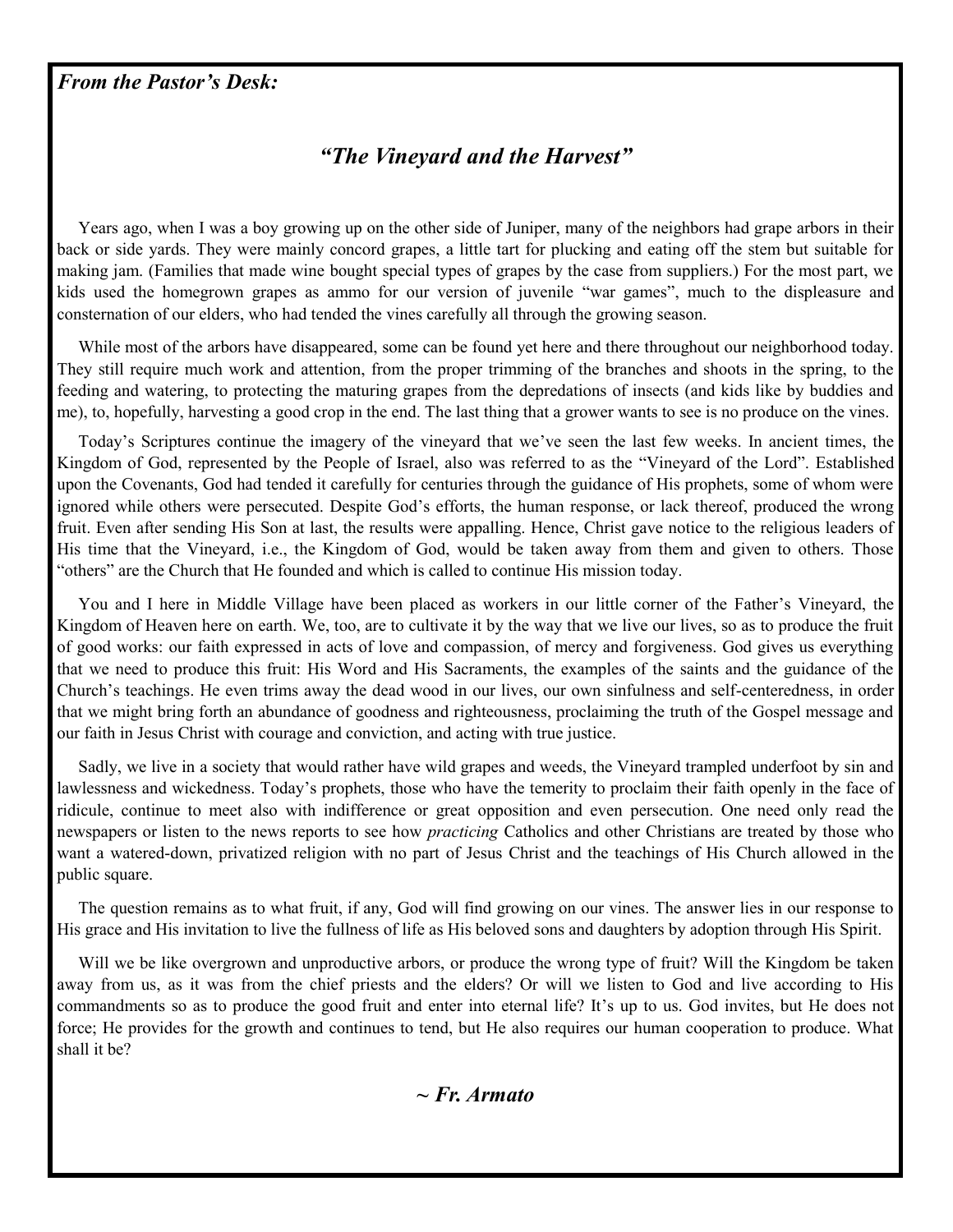# **ANNUAL CATHOLIC APPEAL**

 The **2020** *Annual Catholic Appeal* campaign continues toward our goal of **\$80,015. So far, 137 families have pledged \$50,447 (63.0%) of goal.**  We are 35 pledges and \$8,650 behind where we were at this time last year.

With about 650 families registered in the Parish, it comes to an *average donation of \$125 per family.*  Even in these difficult times, it's certainly not a burden if we **ALL** pitch in between now and Christmas.

 First come your own family needs, then those of the Parish, but, please consider your ACA responses so that we may continue to serve the needs of our Parish and our Diocese. Ĭ,

#### **www.annualcatholicappeal.org**

#### **MEMORIAL OPPORTUNITIES**

 The lectionaries used for Mass each day have become frayed over the years and need to be replaced. Also, a set of liturgical books is needed for the rectory chapel. Please contact Mary at the Rectory, if you would like to donate one or more of these books in memory or honor of someone:

 *Church Lectionary* - \$150 per volume (4) *Chapel Lectionary* - \$100 per volume (4) *Chapel Missal* - \$100 (1)

#### **MONTHLY MEMORIAL MASS**

 A memorial Mass with music is celebrated each month for the repose of the souls of those who were buried from our church during the preceding month.

 Families who wish to have an annual or "month's mind" Mass offered for a loved one can join in the monthly celebration.

 Contact the Rectory, **718-326-1911** to make the arrangements.

 **The next memorial Mass will be celebrated at 11:45am Saturday, October 10. See pg. 2 for listing.** 

## **THE ST. VINCENT dePAUL FOOD PANTRY**



 is located in the Convent 66-25 79th Place

### The Pantry is open every **WEDNESDAY AND SATURDAY from 10:00am to 12:00Noon**

 Please bring your contributions of food, especially nonperishables, and place them in the bin located by the center entrance to the main vestibule in church. You can also contribute grocery store gift cards, dropping them off at the rectory. Thank you for your generosity!

# **PARISH FINANCES**

 Thanks to all of you who have sent in or dropped off your contributions using the envelopes mailed to you, or who have used weekly or monthly e-giving!

 To use *Faith Direct* for e-giving, go to the icon on our website and follow the instructions to sign up, or you can go straight to the *Faith Direct* **website** and enter our parish code **NY299**. You can change or drop out later on, as you wish.

 A special word of thanks to parishioners who have donated so generously towards the HVAC projects and what would have been regularly scheduled "second collections".

#### **BAPTISMS**

 The celebration of the Sacrament of Baptism has resumed. **Please make an appointment at the Rectory to register ASAP**. We schedule on a firstcome-first-served basis.

 No more than two children will be baptized at a time at each of two sessions (1:30 and 2:30) celebrated *only on the first and third* Sunday of each month, with a maximum of 25 guests per family, per session.

#### **EUCHARASTIC ADORATION**

 We will hold a holy hour of Eucharistic Adoration consisting of Exposition and Benediction of the Most Blessed Sacrament, Rosary, litany, scriptural reading, and time for quiet, personal prayer from 9:30 until 10:30AM on the first Saturday of each month.

Come and spend some quality time with the Lord!